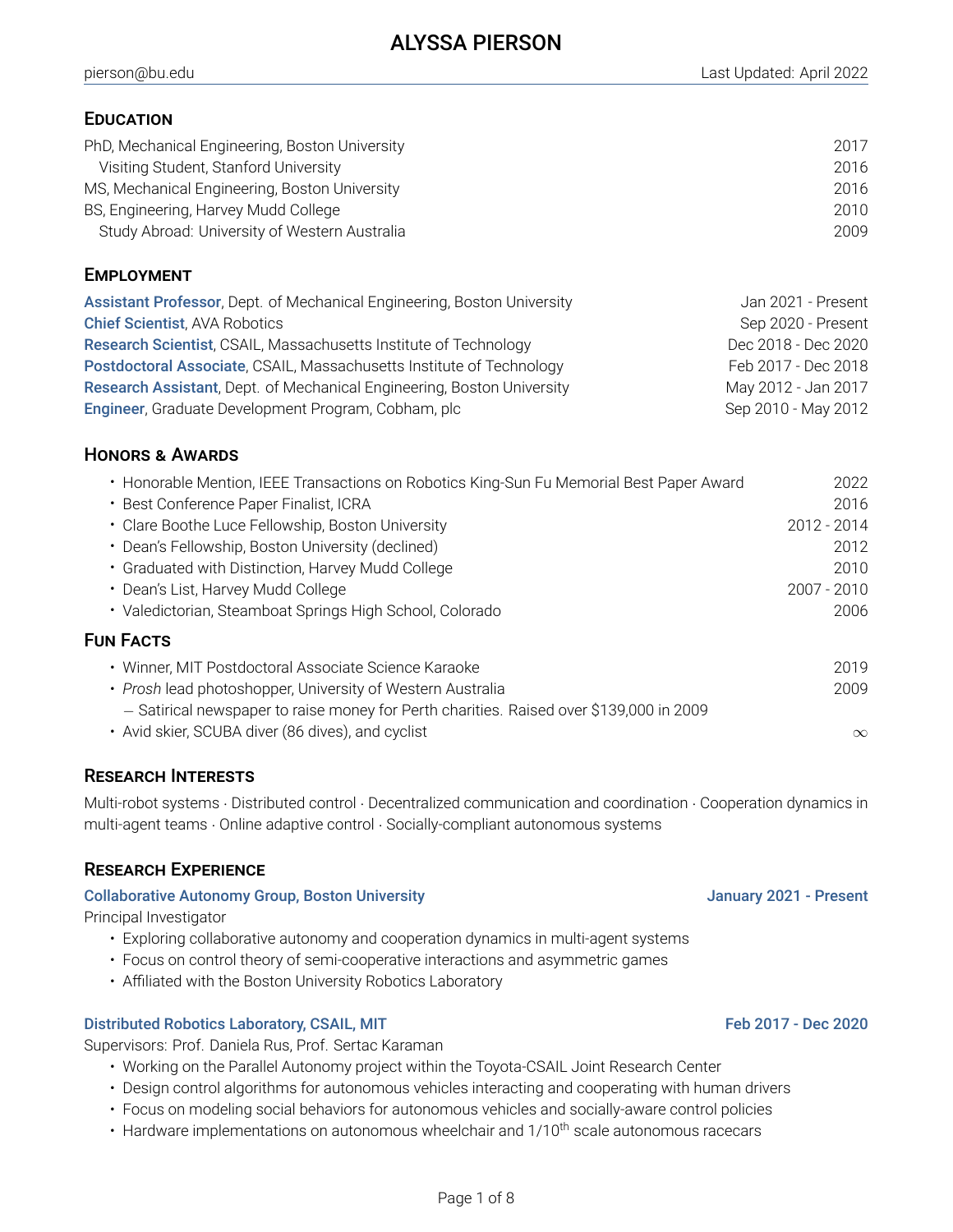## Multi-Robot Systems Lab, Boston University & Stanford University May 2012 - Jan 2017

Advisor: Prof. Mac Schwager

- Thesis: Analysis of multi-agent systems under varying degrees of trust, cooperation, and competition
- Design online control algorithms for nonlinear-distributed, and heterogeneous multi-robot systems
- Hardware implementations using variety of ground and aerial platforms: KMEL Nano+ quadrotors, Pololu m3pis, Ouijabots, and Dexter Industries GoPiGo ground robots

## Flight Analysis of a Turning Pigeon, Harvey Mudd College 2008 - 2011

Advisors: Prof. Lori Bassman, Dr. Ivo Ros

- Rigorous kinematic analysis of pigeon's body movements through 90*<sup>o</sup>* turn
- Project commissioned by Concord Field Station and Harvard University
- Analysis demonstrated pigeons generate upstroke lift and turn similar to helicopters during flight

## COURSES TAUGHT

| <b>Introduction to Robotics and Autonomous Systems (EK505)</b><br>College of Engineering, Boston University<br>• Primarily first-year graduate students<br>• First time teaching course                                                                                                                                                                                                                                                                                                                                                                      | In preparation, Fall 2022                                                                                               |
|--------------------------------------------------------------------------------------------------------------------------------------------------------------------------------------------------------------------------------------------------------------------------------------------------------------------------------------------------------------------------------------------------------------------------------------------------------------------------------------------------------------------------------------------------------------|-------------------------------------------------------------------------------------------------------------------------|
| <b>Engineering Mechanics II (ME302)</b><br>Department of Mechanical Engineering, Boston University<br>· Enrollment: 44, primarily junior-year undergraduates                                                                                                                                                                                                                                                                                                                                                                                                 | Spring 2022                                                                                                             |
| <b>Engineering Mechanics II (ME302)</b><br>Department of Mechanical Engineering, Boston University<br>· Enrollment: 76, primarily junior-year undergraduates<br>• Hybrid online and in-person due to COVID-19 pandemic<br>• First time teaching course                                                                                                                                                                                                                                                                                                       | Spring 2021                                                                                                             |
| <b>MENTORING AND SERVICE</b>                                                                                                                                                                                                                                                                                                                                                                                                                                                                                                                                 |                                                                                                                         |
| · Graduate Admissions Reviewer, Mechanical Engineering, BU<br>• Committee for Diversity, Equity, and Inclusion, EECS, MIT<br>• Postdoctoral Affairs Visiting Committee Co-Chair, EECS, MIT<br>· Undergraduate Research (UROP) Supervisor, MIT<br>· Graduate Admissions Committee, EECS, MIT<br>• Alumni Admissions Ambassador, Harvey Mudd College<br>• BU RISE Program Mentor, Boston University<br>· FIRST Lego League Mentor, Lincoln Laboratory<br>• Dormitory Affairs Committee Chair, Harvey Mudd College<br>• Honor Board Member, Harvey Mudd College | 2021 - Present<br>2019 - 2020<br>2019<br>2017 - 2020<br>2017, 2018<br>since 2012<br>2014<br>2012<br>2009 - 2010<br>2008 |
| <b>ADVISING</b>                                                                                                                                                                                                                                                                                                                                                                                                                                                                                                                                              |                                                                                                                         |
| <b>PhD Students</b>                                                                                                                                                                                                                                                                                                                                                                                                                                                                                                                                          |                                                                                                                         |

Mela Coffey, Mechanical Engineering, Boston University Feb 2021 - Present Lile Zhang, Mechanical Engineering, Boston University Sep 2021 - Present Brennan Brodt, Mechanical Engineering, Boston University Sep 2021 - Present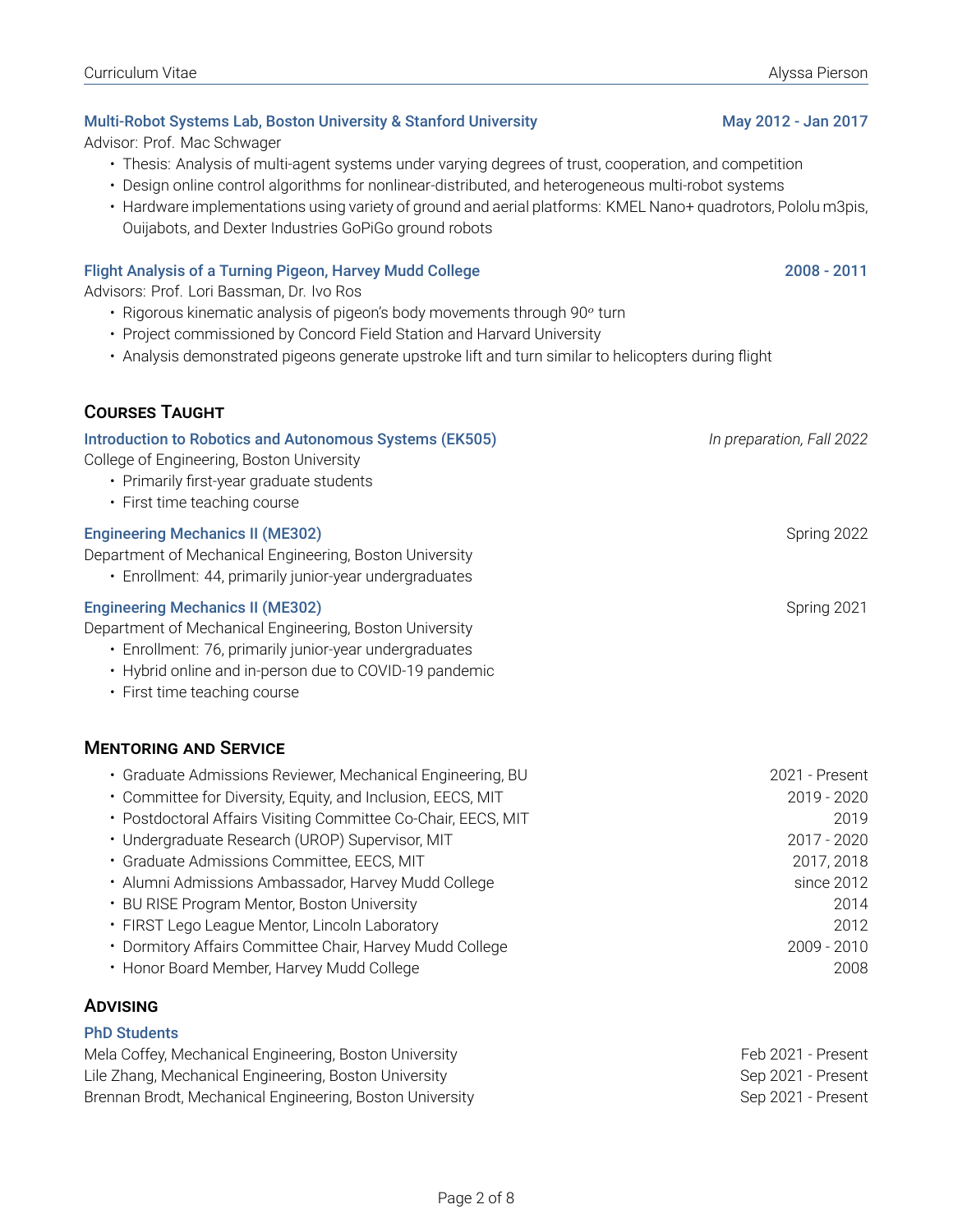| Curriculum Vitae                                                                                                                                                                                                                                                                                                                                                                                                                                                                                                                | Alyssa Pierson                                                           |
|---------------------------------------------------------------------------------------------------------------------------------------------------------------------------------------------------------------------------------------------------------------------------------------------------------------------------------------------------------------------------------------------------------------------------------------------------------------------------------------------------------------------------------|--------------------------------------------------------------------------|
| <b>Masters Students</b>                                                                                                                                                                                                                                                                                                                                                                                                                                                                                                         |                                                                          |
| Jorge Paolo Casas, Robotics & Autonomous Systems, Boston University                                                                                                                                                                                                                                                                                                                                                                                                                                                             | May 2021 - Sep 2021                                                      |
| <b>Undergraduate Students</b><br>Jared Pratt, Mechanical Engineering, Boston University                                                                                                                                                                                                                                                                                                                                                                                                                                         | May 2021 - Present                                                       |
| <b>Master's Thesis Committees</b><br>Mark Baldiswieler, Mechanical Engineering, Boston University<br>Tomoya Negishi, Mechanical Engineering, Boston University<br>Jingyao Zhang, Mechanical Engineering, Boston University                                                                                                                                                                                                                                                                                                      | Expected 2022<br>Expected 2022<br>Expected 2022                          |
| <b>Prospectus Defense Committees</b><br>Dheepak Arumkhom Revi, College of Engineering, Boston University<br>Marc Mitjans   Coma, Mechanical Engineering, Boston University<br>Erfan Aasi, Mechanical Engineering, Boston University<br>Dawei Zhang, Mechanical Engineering, Boston University                                                                                                                                                                                                                                   | Expected Spring 2022<br>April 2022<br>March 2022<br>May 2021             |
| <b>PhD Qualifying Exam Committees</b><br>Yancheng Zhu, Mechanical Engineering, Boston University<br>Mela Coffey, Mechanical Engineering, Boston University                                                                                                                                                                                                                                                                                                                                                                      | November 2021<br>November 2021                                           |
| <b>STUDENTS MENTORED</b>                                                                                                                                                                                                                                                                                                                                                                                                                                                                                                        |                                                                          |
| <b>Graduate Students</b><br>Wilko Schwarting (MIT) · Noam Buckman (MIT) · Aaron Ray (MIT) · Teddy Ort (MIT) · Brandon Araki (MIT)                                                                                                                                                                                                                                                                                                                                                                                               |                                                                          |
| <b>Undergraduate Students</b><br>Leonardo Zamora (MIT) · Lucy Liao (MIT) · Nikhil Singhal (MIT) · Anshula Gandhi (MIT) · John Aleman (BU) · Lucas<br>Coelo Figueiredo (UFMG) · Frank Tarimo (BU) · Lili Gu (BU)                                                                                                                                                                                                                                                                                                                 |                                                                          |
| <b>High School Students</b><br>Rebecca Wong (BU RISE) · Gadiel Sznaier-Camps (BU Academy)                                                                                                                                                                                                                                                                                                                                                                                                                                       |                                                                          |
| <b>PROFESSIONAL ACTIVITIES</b>                                                                                                                                                                                                                                                                                                                                                                                                                                                                                                  |                                                                          |
| <b>Roles and Editorships:</b><br>Co-Chair, IEEE RAS Technical Committee on Multi-Robot Systems<br>Associate Editor, IEEE Robotics and Automation Letters (RA-L)<br>Program Co-Chair, Intl. Symposium on Distributed Autonomous Robotic Systems (DARS)<br>Associate Editor, Intl. Conference on Intelligent Robots and Systems (IROS)<br>Associate Editor, Intl. Conference on Intelligent Robots and Systems (IROS)<br>Associate Editor, Intl. Conference on Intelligent Robots and Systems (IROS)                              | Oct 2021 - Present<br>Dec 2020 - Present<br>2022<br>2021<br>2019<br>2018 |
| <b>Conference and Workshop Organization:</b><br>Program Committee, Workshop on the Algorithmic Foundations of Robotics (WAFR)<br>Co-Organizer, IROS Workshop "Cognitive and Social Aspects of Human Multi-Robot Interaction"<br>Session Co-Chair, Multi-Robot Systems II, IROS Conference<br>Co-Organizer and Session Chair, ICRAxMIT Conference<br>Program Committee, Intl. Conference on Autonomous Agents and Multi-Agent Systems (AAMAS)<br>Program Committee, Intl. Symposium on Multi-Robot and Multi-Agent Systems (MRS) | 2022<br>2021<br>2021<br>2020<br>2020<br>2019                             |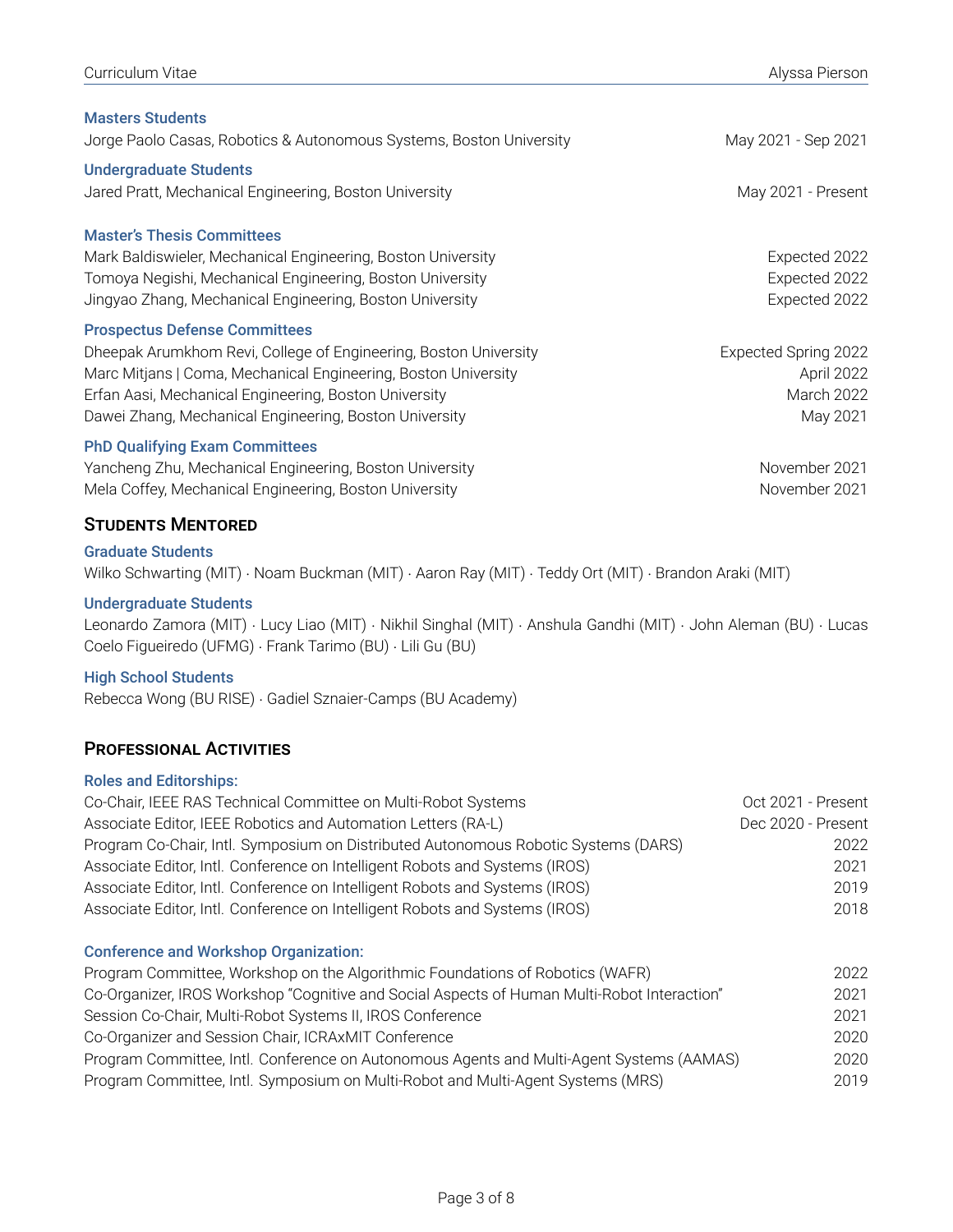## Professional Memberships

IEEE Member *·* IEEE Women in Engineering *·* IEEE Robotics and Automation Society *·* IEEE Young Professionals *·* IEEE Control Systems Society

## Journal Reviewer for:

Automatica *·* Autonomous Robots (AURO)*·* International Journal of Advanced Robotic Systems (IJARS) *·* IEEE Robotics and Automation Letters (RA-L) *·* IEEE Transactions on Automation Science and Engineering (T-ASE) *·* IEEE Transactions on Robotics (T-RO) *·* IEEE Transactions on Automatic Control (TAC) *·* Robotics and Autonomous Systems

## Conference Reviewer for:

American Control Conference (ACC) *·* IEEE Conference on Decision and Control (CDC) *·* Distributed Autonomous Robotic Systems (DARS) *·* IEEE International Conference on Robotics and Automation (ICRA) *·* IEEE/RSJ International Conference on Intelligent Robots and Systems (IROS) *·* IEEE International Symposium on Multi-Robot and Multi-Agent Systems (MRS) *·* Robotics: Science and Systems (RSS) *·* Indian Control Conference (ICC) *·* Mediterranean Conference on Control and Automation (MED)

## **PUBLICATIONS**

*<sup>∗</sup>*denotes student mentee co-author Journal Publications

- [J8] W. Schwarting*<sup>∗</sup>* , A. Pierson, S. Karaman, and D. Rus. Stochastic dynamic games in belief space. *IEEE Transactions on Robotics*, pages 1–16, 2021, Honorable Mention for the King-Sun Fu Memorial Best Paper Award
- [J7] W. Schwarting*<sup>∗</sup>* , A. Pierson, J. Alonso-Mora, S. Karaman, and D. Rus. Social behavior for autonomous vehicles. *Proceedings of the National Academy of Sciences*, 116(50):24972–24978, 2019
- [J6] S. G. McGill, G. Rosman, T. Ort*<sup>∗</sup>* , A. Pierson, I. Gilitschenski, B. Araki*<sup>∗</sup>* , L. Fletcher, S. Karaman, D. Rus, and J. J. Leonard. Probabilistic risk metrics for navigating occluded intersections. *IEEE Robotics and Automation Letters*, 4(4):4322–4329, Oct 2019, with joint IROS option
- [J5] A. Pierson and M. Schwager. Controlling noncooperative herds with robotic herders. *IEEE Transactions on Robotics*, 34(2):517–525, April 2018
- [J4] A. Pierson, Z. Wang, and M. Schwager. Intercepting rogue robots: An algorithm for capturing multiple evaders with multiple pursuers. *IEEE Robotics and Automation Letters*, 2(2):530–537, April 2017
- [J3] A. Pierson, L.C. Figueiredo*<sup>∗</sup>* , L. CA Pimenta, and M. Schwager. Adapting to sensing and actuation variations in multi-robot coverage. *The International Journal of Robotics Research*, 36(3):337–354, 2017
- [J2] I.G. Ros, M. Badger, A. Pierson, L. Bassman, and A. Biewener. Pigeons produce aerodynamic torques through changes in wing trajectory during low speed aerial turns. *Journal of Experimental Biology*, 218(3):480–490, 2015
- [J1] I.G. Ros, L. Bassman, M. Badger, A. Pierson, and A. Biewener. Pigeons steer like helicopters and generate downand upstroke lift during low speed turns. *Proceedings of the National Academy of Sciences*, 108(50):19990– 19995, 2011

## Conference Publications

- [C18] A. Ray*<sup>∗</sup>* , A. Pierson, and D. Rus. Free-space ellipsoid graphs for multi-agent target monitoring. *2022 IEEE International Conference on Robotics and Automation (IRCA)*, May 2022, accepted
- [C17] A. Ray*<sup>∗</sup>* A. Pierson, H. Zhu, J. Alonso-Mora, and D. Rus. Multi-robot task assignment for aerial tracking with viewpoint constraints. In *2021 IEEE/RSJ International Conference on Intelligent Robots and Systems (IROS)*, pages 1515–1522. IEEE, 2021
- [C16] A. Pierson, J.W. Romanishin, H. Hansen, L. Zamora Yañez*<sup>∗</sup>* , and D. Rus. Designing and deploying a mobile uvc disinfection robot. In *2021 IEEE/RSJ International Conference on Intelligent Robots and Systems (IROS)*, pages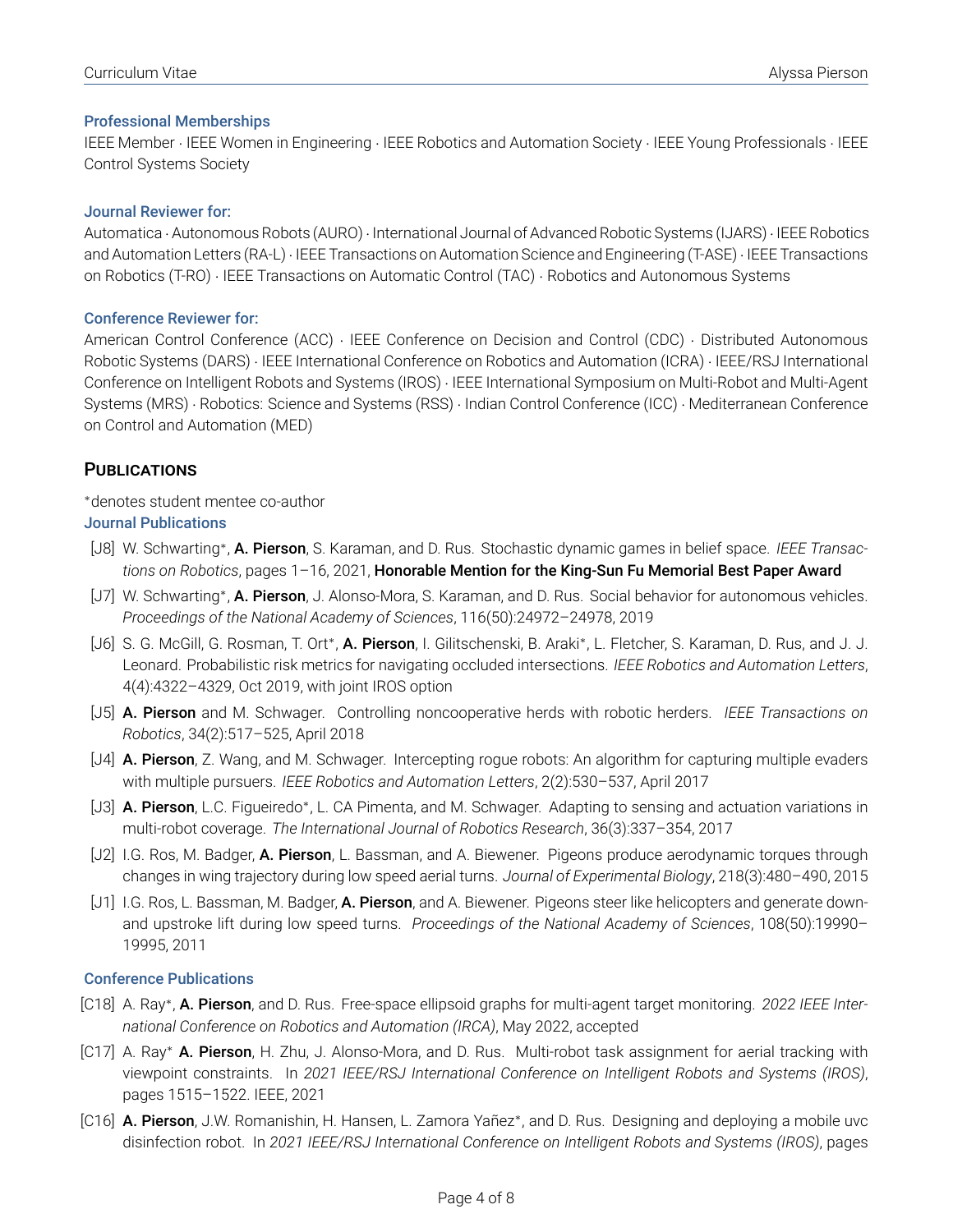6700–6707, 2021

- [C15] Z. Huang, W. Schwarting*∗* , A. Pierson, , H. Guo, M. Ang Jr., and D. Rus. Safe path planning with multi-model risk level sets. *2020 IEEE/RSJ International Conference on Intelligent Robots and Systems (IROS)*, October 2020
- [C14] A. Pierson, W. Schwarting*∗* , S. Karaman, and D. Rus. Weighted buffered voronoi cells for distributed semicooperative behavior. In *2020 IEEE International Conference on Robotics and Automation (ICRA)*, pages 5611– 5617, 2020
- [C13] N. Buckman*∗* , A. Pierson, S. Karaman, and D. Rus. Generating visibility-aware trajectories for cooperative and proactive motion planning. *2020 IEEE International Conference on Robotics and Automation*, May 2020
- [C12] S. G. McGill, G. Rosman, T. Ort\*, **A. Pierson**, I. Gilitschenski, B. Araki\*, L. Fletcher, S. Karaman, D. Rus, and J. J. Leonard. Probabilistic risk metrics for navigating occluded intersections. *IEEE Robotics and Automation Letters*, 4(4):4322–4329, Oct 2019, Joint RA-L and IROS paper, accepted into IROS proceedings.
- [C11] N. Buckman*∗* , A. Pierson, W. Schwarting*∗* , S. Karaman, and D. Rus. Sharing is caring: Socially-compliant autonomous intersection negotiation. In *2019 IEEE/RSJ International Conference on Intelligent Robots and Systems (IROS)*, November 2019
- [C10] A. Pierson, W. Schwarting*<sup>∗</sup>* , S. Karaman, and D. Rus. Learning risk level set parameters from data sets for safer driving. In 2019 IEEE Intelligent Vehicles Symposium (IV), pages 273-280, June 2019 **Selected for Oral** Presentation (<10% of accepted papers)
- [C9] A. Pierson, C. Vasile, A. Gandhi*<sup>∗</sup>* , W. Schwarting*<sup>∗</sup>* , S. Karaman, and D. Rus. Dynamic risk density for autonomous navigation in cluttered environments without object detection. In *2019 International Conference on Robotics and Automation (ICRA)*, pages 5807–5814, May 2019
- [C8] **A. Pierson**, W. Schwarting\*, S. Karaman, and D. Rus. Navigating congested environments with risk level sets. In *2018 IEEE International Conference on Robotics and Automation (ICRA)*, pages 1–8, May 2018
- [C7] A. Pierson and D. Rus. Distributed target tracking in cluttered environments with guaranteed collision avoidance. In *2017 International Symposium on Multi-Robot and Multi-Agent Systems (MRS)*, pages 83–89, Dec 2017
- [C6] A. Pierson, Z. Wang, and M. Schwager. Intercepting rogue robots: An algorithm for capturing multiple evaders with multiple pursuers. *IEEE Robotics and Automation Letters*, 2(2):530–537, April 2017 Joint RA-L and ICRA paper, accepted into ICRA proceedings.
- [C5] A. Pierson, A. Ataei, I. C. Paschalidis, and M. Schwager. Cooperative multi-quadrotor pursuit of an evader in an environment with no-fly zones. In *2016 IEEE International Conference on Robotics and Automation (ICRA)*, pages 320–326, May 2016 Best Conference Paper Finalist
- [C4] A. Pierson and M. Schwager. Bio-inspired non-cooperative multi-robot herding. In *Robotics and Automation (ICRA), 2015 IEEE International Conference on*, May 2015
- [C3] **A. Pierson**, L. C. Figueiredo\*, L. C. A. Pimenta, and M. Schwager. Adapting to performance variations in multirobot coverage. In *Robotics and Automation (ICRA), 2015 IEEE International Conference on*, pages 415–420, May 2015
- [C2] A. Pierson and M. Schwager. Adaptive inter-robot trust for robust multi-robot sensor coverage. In *International Symposium on Robotics Research*, 2013
- [C1] I.G. Ros, M. Badger, A. Pierson, L. Bassman, and A. Biewener. Translational and rotational components of low speed turning in the pigeon columba livia. In *Integrative and Comparative Biology*, volume 51, pages E117–E117. Oxford Univ Press Inc Journals Dept, 2001 Evans Rd, Cary, NC 27513 USA, 2011

## Thesis

A. Pierson. *Analysis of Multi-Agent Systems Under Varying Degrees of Trust, Cooperation, and Competition.* PhD Thesis, Boston University, January 2017.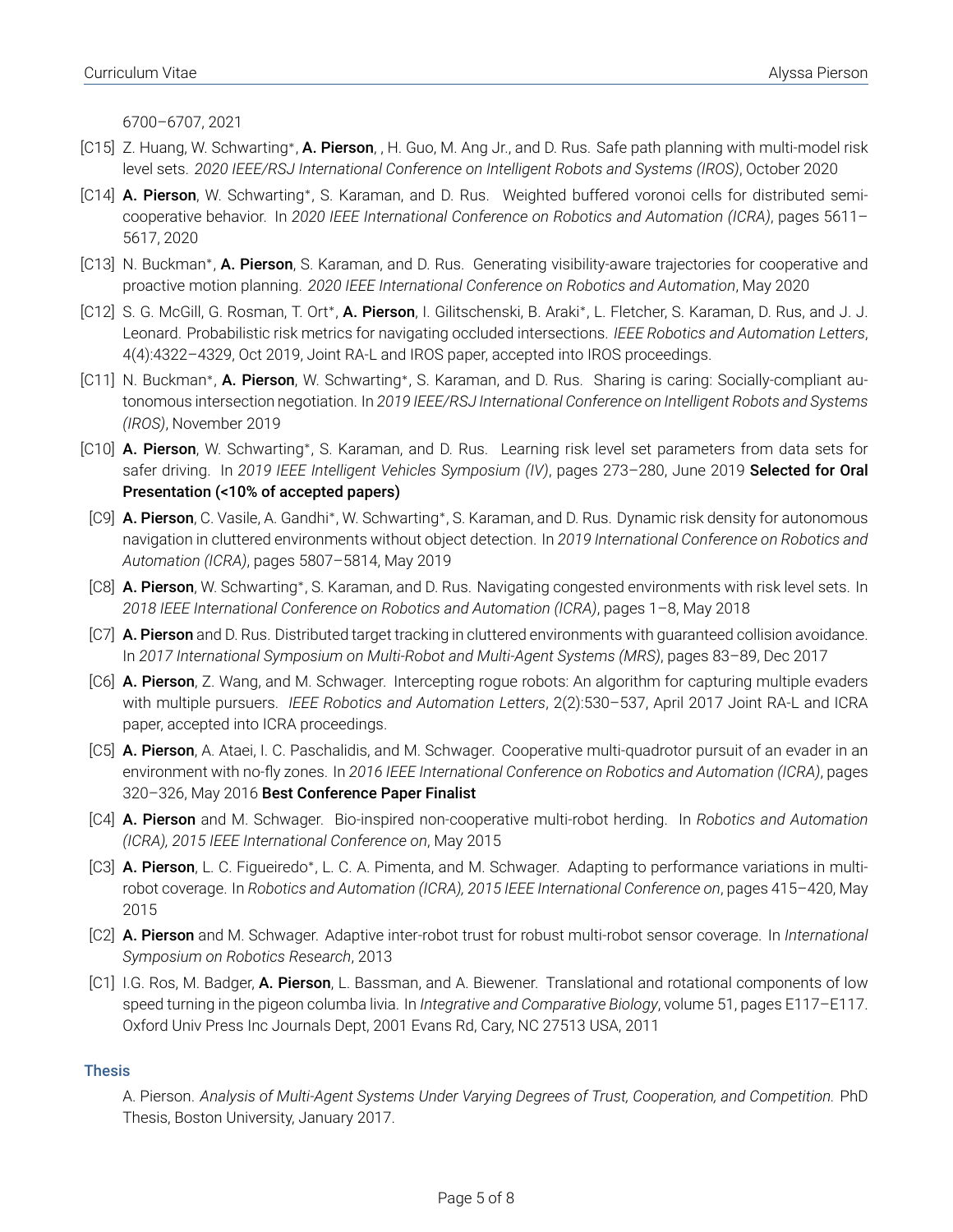## Workshops and Poster Sessions

- "Autonomous Navigation in Cluttered Environments without Object Tracking," Lightning Talk at the GW6 Research Summit, MIT, Sep 2019
- N. Buckman, A. Pierson, W. Schwarting, S. Karaman, and D. Rus. "Intersection Coordination of Mixed Autonomous and Human Vehicles with Heterogeneous Social Preferences," accepted for spotlight presentation at *Resilient Robot Teams: Composing, Acting, and Learning* workshop, ICRA, May 2019
- A. Pierson, W. Schwarting, S. Karaman, and D. Rus. "Risk Level Sets without Object Detection," poster session, 3 rd Annual TRI Joint Workshop, Jan 2019
- A. Pierson, W. Schwarting, S. Karaman, and D. Rus. "Navigating in Congestion with Risk Level Sets," poster session, 2<sup>nd</sup> Annual TRI Joint Workshop, Dec 2017
- A. Pierson and M. Schwager. "Adaptive Trust in Multi-Robot Coverage Control," invited poster session talk for Northeastern Robotics Colloquium, Oct 2013
- A. Pierson and M. Schwager. "Adaptive Trust in Multi-Robot Systems," accepted for presentation at *Networked Multi-Agent Systems* workshop at ICRA, May 2013

## **INVITED TALKS**

In addition to conference talks, below are invited talks about my research:

- "Predicting Behaviors of Unknown Agents in Autonomous Systems," invited speaker for the *Perception and Control for Autonomous Navigation in Crowded, Dynamic Environments* workshop at RSS, July 2021
- "Designing Cooperative and Socially-Aware Autonomy," Institute for Assured Autonomy seminar series, Johns Hopkins University, March 2021
- "Modeling Socially-Aware and Risk-Aware Autonomy," invited speaker for the *Workshop on Perception for Autonomous Driving* at ECCV, August 2020
- "Designing a UVC Robot for the Fight Against COVID-19," seminar for MIT Horizon, August 2020
- "CSAIL x AVA UVC Robot," Coronavirus Tracking Project for Rapid-Prototyping Response Sync Meeting, MIT Center for Bits and Atoms, August 2020
- "Social Behavior for Autonomous Robots," seminar for MIT Horizon, July 2020
- "Modeling Socially-Aware and Risk-Aware Autonomy," invited speaker for the *Interaction and Decision-Making in Autonomous-Driving* workshop at RSS, July 2020
- Invited panelist member for the "Healthcare, AI, Robotics & The DoD," panel at SXSW, March 2020 *Note: this panel was cancelled due to the Covid-19 pandemic*
- "Designing Cooperative, Collaborative, and Competitive Multi-Robot Teams," Northeastern University, Mar 2020
- "Designing Cooperative, Collaborative, and Competitive Multi-Robot Teams," Boston University Mechanical Engineering Spring 2020 Seminar Series, Mar 2020
- "Designing Cooperative, Collaborative, and Competitive Multi-Robot Teams," Colorado School of Mines, Jan 2020
- "Risk-Aware and Socially-Aware Autonomy," 4th Annual TRI Joint Workshop, Jan 2020
- "Decision Making for Autonomous Systems in Cluttered Environments," Singapore-MIT Alliance for Research and Technology (SMART) Future Urban Mobility Seminar, Aug 2019
- "Navigating Congested Environments with Risk Level Sets," 3<sup>rd</sup> Annual TRI Joint Workshop, Jan 2019
- "Diver's Ed for Autonomous Vehicles," guest lecture for MIT Beaverworks Summer Institute, July 2018
- "Controlling Non-Cooperative Herds with Robotic Herders," invited speaker for the *Swarms: From Biology to Robotics and Back* workshop at ICRA, May 2018
- "Socially-Compliant Behavior for Autonomous Driving," 2nd Annual TRI Joint Workshop, Dec 2017
- "Intercepting Rogue Robots: An Algorithm for Capturing Multiple Evaders with Multiple Pursuers," presentation at MIT Robocon, Feb 2017
- "Analysis of Multi-Agent Systems Under Varying Degrees of Trust, Cooperation, and Competition," Distributed Robotics Lab, MIT, Dec 2016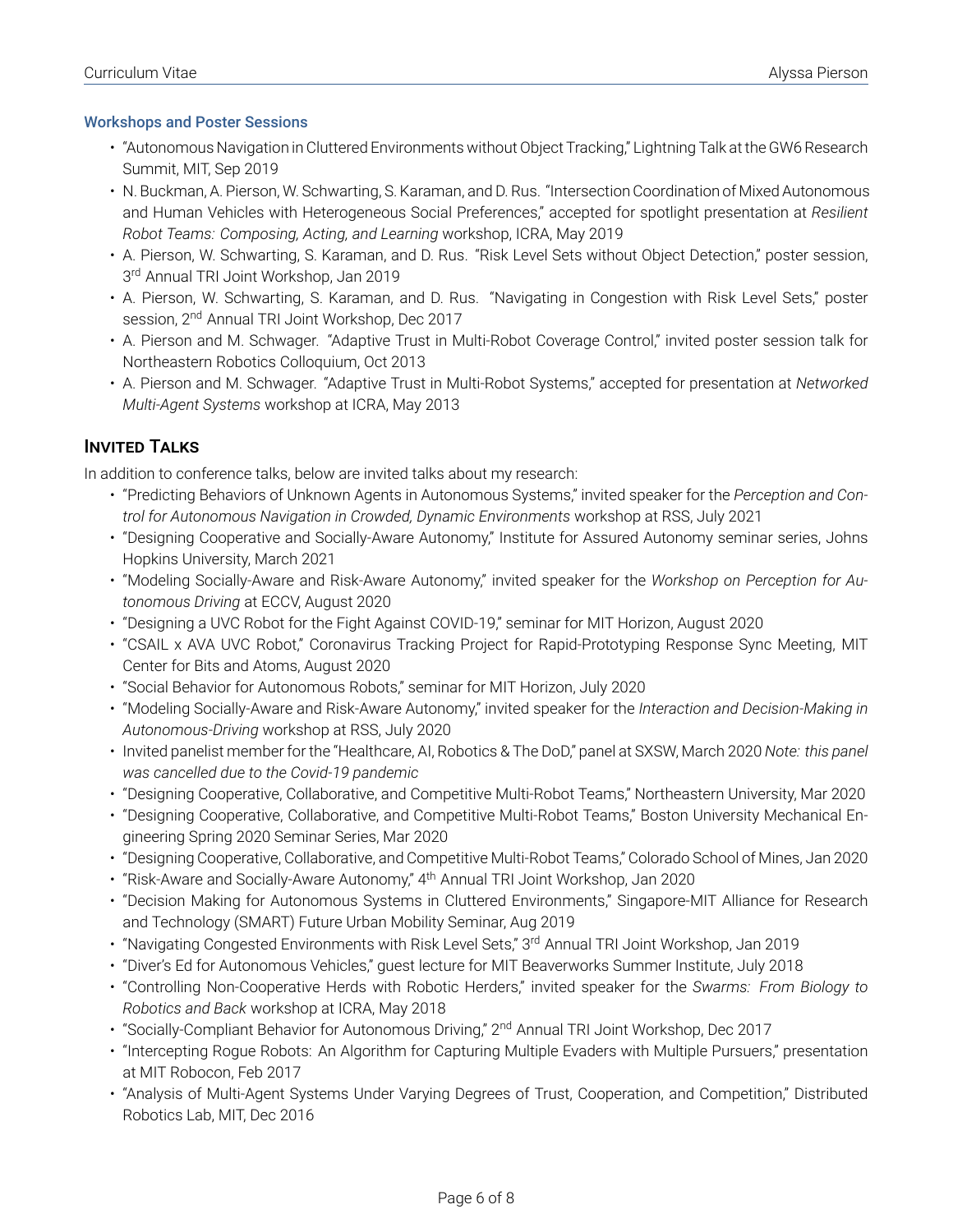## IN THE NEWS

#### **Interviews**

| • MassTLC Profile on Ava Robotics                                                          | December 2021    |
|--------------------------------------------------------------------------------------------|------------------|
| • Featured in the "Women in Computer Vision" column for Computer Vision News: ECCV Daily   | August 2020      |
| • UVC Robot features on Boston local news channels WFXT, WHDH, WCVB                        | <b>July 2020</b> |
| • UVC Robot feature on WGBH Boston's Local NPR                                             | June 2020        |
| <b>Media Highlights</b>                                                                    |                  |
| • UVC robot featured on front page of CNN Business website, video feature                  | <b>July 2020</b> |
| • UVC robot featured on front page of MIT News and MIT website                             | June 2020        |
| • Autonomous driving work featured in the NOVA documentary Look Who's Driving Now          | October 2019     |
| • Pigeon flight dynamics work featured on NPR's Science Friday "Flight of the Wild Pigeon" | December 2011    |
|                                                                                            |                  |

#### Press Coverage

CNN *·* NPR *·* Wired *·* MIT News *·* TechCrunch *·* Forbes *·* Engadget *·* IEEE Spectrum Video Friday *·* Ars Technica *·* The Robot Report *·* Communications of the ACM News *·* The Next Web *·* Supply Chain Dive *·* World Economic Forum *·* Syfy *·* Tech Xplore *·* Mercury News *·* Daily Mail *·* Jalopnik *·* Interesting Engineering *·* Good News Network

## PATENT APPLICATIONS

- US Provisional Patent Application No 62/936,033, "Social Behavior for Autonomous Vehicles," corresponding journal paper: [J7]
- US Patent Application No 16/741,039, "Autonomous Navigation in a Cluttered Environment," corresponding conference paper: [C9]
- US Patent Application No 16/440,546, "Systems and Methods for Estimating the Risk Associated with a Vehicular Maneuver," corresponding journal paper: [J6]
- US Patent Application No 16/283,158, "Navigating Congested Environments with Risk Level Sets," corresponding conference paper: [C8]

## **ADDITIONAL WORK AND PROJECT EXPERIENCE**

## Cobham Graduate Development Program, Cobham, plc 2010 - 2012

- Rotation program to gain exposure across various Cobham business units
- Design Engineer, *Carleton Technologies, Orchard Park, NY*
	- *−* Oxygen Life Support team, pneumatic devices, and PHANTOM products
- Program Manager, *Carleton Technologies, Orchard Park, NY −* Managed several engineering teams within the Space Actuation Systems group
- Design and Operations Engineer, *DTC Communications, Nashua, NH*
	- *−* New product design and documentation for audio/video concealments group
- Project Manager, *DTC Communications, Nashua, NH*
	- *−* Coordinated the transition of the Nashua facility to other Cobham locations

## University of Iceland Global Clinic, Harvey Mudd College 2009 - 2010 2009 - 2010

- Joint project between Harvey Mudd and the University of Iceland, team leader for second semester
- Designed a small-scale Organic Rankine Cycle system to generate electricity from a low-temperature heat source for use as "backyard waste heat reclamation," worked with 3M to test Novec fluid

## Nike Clinic, Harvey Mudd College 2008

- Designed prototype shoes that are manufactured as independent parts and assembled at the retail level
- Focus on consumer customization, small-scale manufacturing processes and design feasibility

# Page 7 of 8